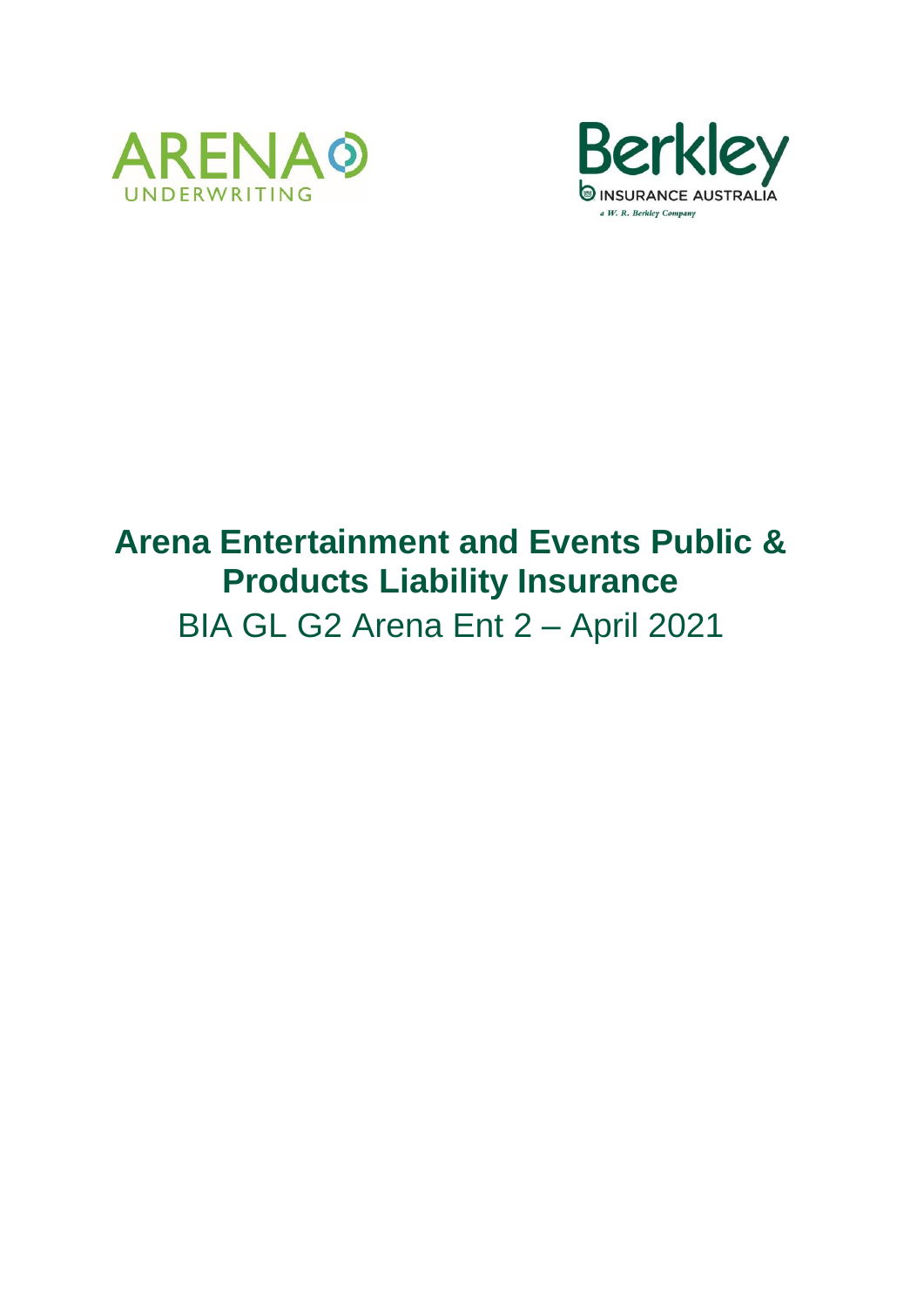#### **Important Information**

The Important Information detailed in A to E below is for your information only. It does not form part of the insurance contract with you, and does not impose contractual obligations on you, or create contractual rights

### **ABOUT ARENA**

**Arena Underwriting Pty Ltd (ABN 26 125 869 481 AFSL 317617) (Arena) Arranges for and on behalf of Berkley Insurance Australia.**

**Arena acts under a binding authority given to it by the insurer to administer and issue policies, alterations and renewals. In all aspects of this Policy Arena acts as an agent for the insurer and not for you.**

**If you have any queries in relation to your Policy, you can contact Arena in any of the following ways:**

| <b>Phone:</b>   | 02 4952 4477                                    |
|-----------------|-------------------------------------------------|
| Postal Address: | Suite 7, 34 – 36 Pacific Hwy,<br>Wyong NSW 2259 |
| Email:          | info@arenaunderwriting.com.au                   |

# **ABOUT BERKLEY INSURANCE**

**Berkley Insurance Australia (ABN 53 126 559 706, AFS 463129) is part of the W.R Berkley Corporation.** 

**Berkley Insurance Australia underwrites this policy and is responsible for decisions on claims approvals and payments.** 

| Phone: | 02 9275 8500                                             |
|--------|----------------------------------------------------------|
|        | Postal Address: Level 7, 321 Kent St, Sydney NSW<br>2000 |
|        |                                                          |

**Email: [australia@berkleyinaus.com.au](mailto:australia@berkleyinaus.com.au)**

# **Please read the following information**

# **A. Your Duty of Disclosure**

Before you enter into a contract of general insurance with an insurer, you have a duty, under the Insurance

Contracts Act 1984 (Cth), to disclose to the insurer every matter that you know, or could reasonably be expected to know, is relevant to the insurer's decision whether to accept the risk of insurance, and if so, on what terms.

You have the same duty to disclose those matters to the insurer before you renew, extend, vary or reinstate a contract of general insurance. Your duty, however, does not require disclosure of any matter:

• that diminishes the risk to be undertaken by

the insurer;

- that is of common knowledge;
- that your insurer knows or, in the course of his business, ought to know;
- as to which compliance with your duty is waived by the insurer.

#### **Non-disclosure**

If you fail to comply with your duty of disclosure, the insurer may be entitled to reduce its liability under the contract in respect of a Claim, or may cancel the contract in accordance with our rights at law, including under the Insurance Contracts Act 1984 (Cth).

If your non-disclosure is fraudulent, the insurer may also have the option of avoiding the contract from its beginning, in accordance with our rights at law, including under the Insurance Contracts Act 1984 (Cth)

#### **B. Subrogation Agreements**

Where another person would be liable to compensate you for any loss or damage otherwise covered by the insurance, but you have agreed with that person either before or after the loss or damage occurred that you would not seek to recover any monies from that person, the Insurer will not cover you under the insurance for such loss or damage.

# **C. Privacy**

Berkley Insurance Australia seeks at all times to comply with the Privacy Act 1988 and the Australian Privacy Principles therein. If we disclose personal information to you for any reason you must also act in accordance with and comply with the terms of the Privacy Act and the Australian Privacy Principles.

#### **Purpose for collection of information**

The information contained in this document and any other documents provided to us will be dealt with in accordance with our Privacy Policy. **Disclosure of Information that you provide to us**

Berkley Insurance Australia will only use the information in accordance with the terms of the Privacy Policy. Without limiting the application of the Policy Berkley Insurance Australia may disclose personal information to other individuals or organisations in connection with your claim, including legal advisors, other parties, other lawyers, experts and witnesses, courts and tribunals and other organisations that need to be involved in the matter. By submitting your notification and continuing to deal with us you consent to Berkley Insurance Australia and these parties collecting, using and disclosing personal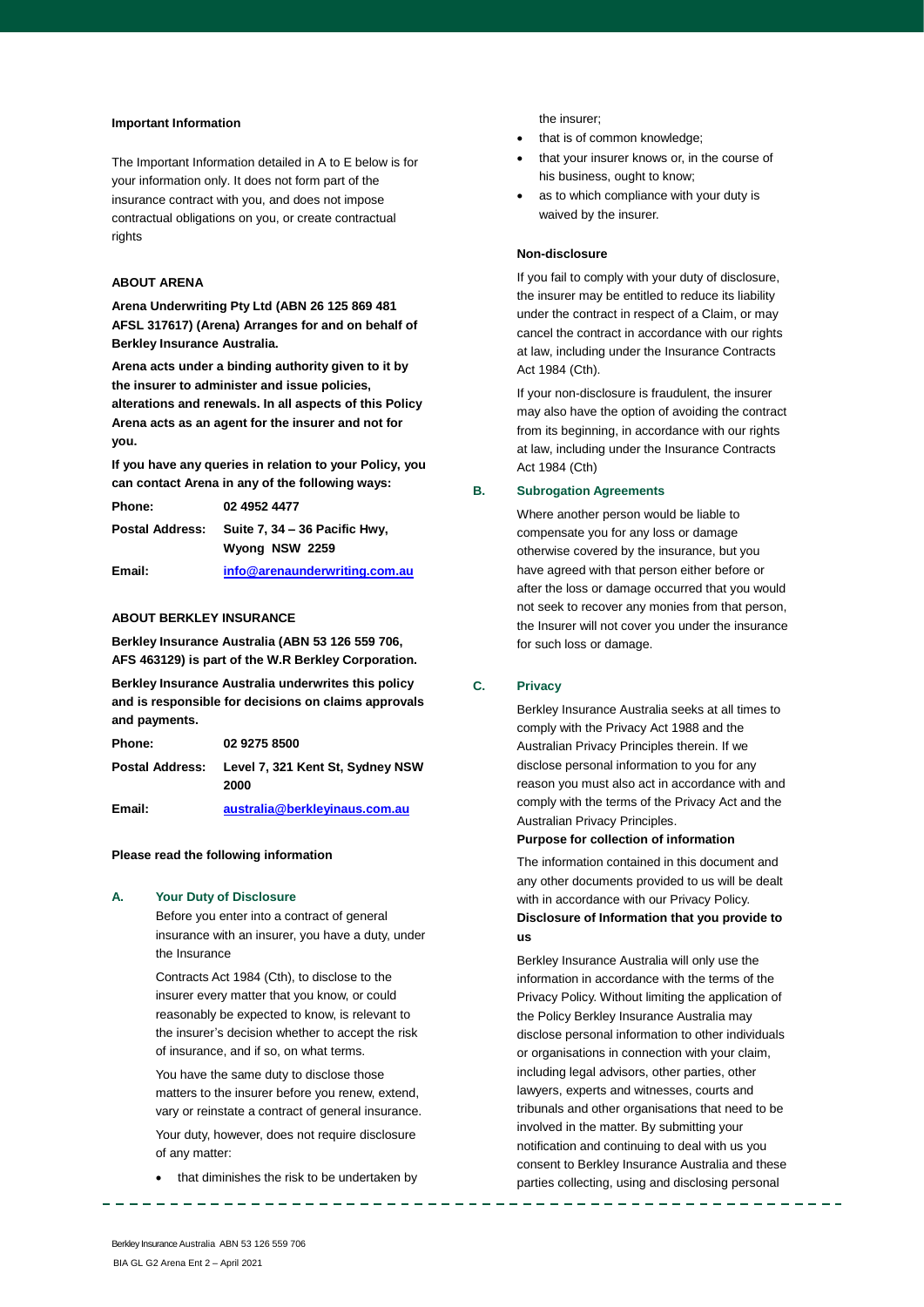and sensitive information about you for these purposes. By signing the claim form you are consenting to the above.

You warrant to us that where you provide us with personal information that you have collected from other individuals:

- That the information has been collected in accordance with the Privacy Act 1988.
- That we are authorised to receive that information from you and to use it for the purpose of providing legal claims management services and advice.
- You, and the person who provided you with the information, are aware and have complied with the Privacy Act 1988 and have notified the
- person about whom the personal information is collected of the collection use and disclosure of such information.

By executing the claim form you are indemnifying

Berkley Insurance Australia against any breach that arises directly or indirectly out of any act or omission of your part which does not accord with the conduct required under the Privacy Act 1988.

#### **Direct Marketing**

We do not disclose personal information that We collect to a third party for the purpose of allowing them to direct market their products and services unless You have given Us Your permission for Us to do this.

# **Cross Border**

We will share Your personal information with the Berkley group of companies. Our data containing Your information is stored in our data centre using dedicated Berkley hardware and network. We may also use Saas, Cloud computing or other

technologies from time to time and Your information may be stored outside Australia. We will not transfer personal information to a recipient in a foreign country unless We have appropriate protections in place as required by the relevant privacy laws. Your information will be stored on our data base for such period of time as required by law.

#### **Further information**

If you would like further information, pleas[e](http://www/)  [review our full Privacy Policy on our website](http://www/)  [www.](http://www/) berkleyinaus.com.au or if you have any complaints or concerns over the protection of the information you have given to us or that we have collected from others, contact the National Head of Claims at the Sydney address listed below or

alternatively send an [email to](mailto:australiaclaims@wrberkley.com)  [australiaclaims@berkleyinaus.com.a](mailto:australiaclaims@wrberkley.com)u.

# **Contact Details**

Berkley Insurance Australia Level 23, 31 Market Street SYDNEY NSW 2000 Ph: 02 9275 8500 Fax: 02 9261 2773 [Email: australia@berkleyinaus.com.](mailto:australia@wrberkley.com)au Web site[: www.berkleyinaus.com.au](http://www.wrbaustralia.com.au/)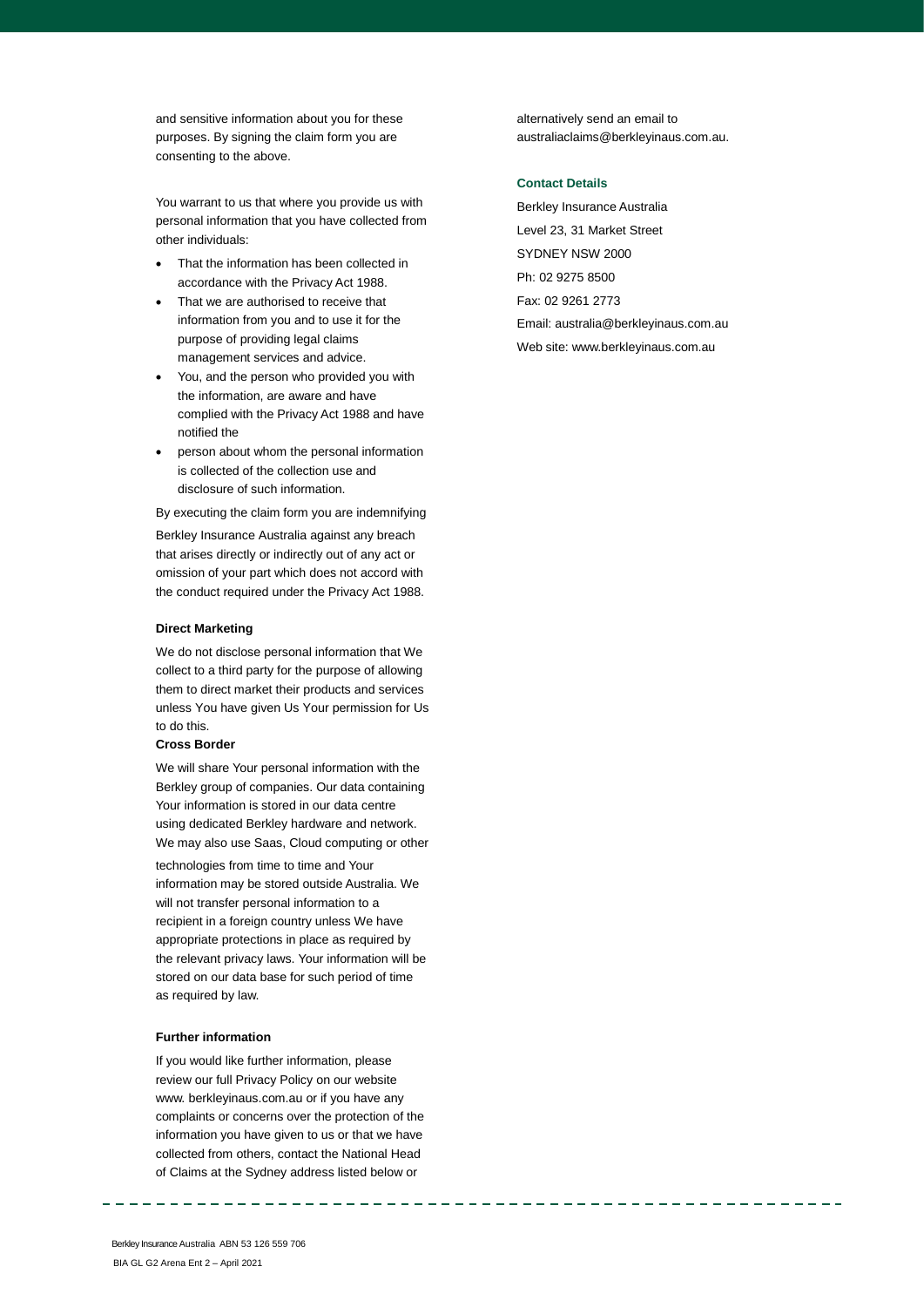# **Arena Entertainment and Events Public & Products Liability Insurance**

BIA GL G2 Arena Ent 2 - April 2021

# **Index**

| $\sim$         |  |
|----------------|--|
| 2              |  |
| 3              |  |
| $\overline{4}$ |  |
| 5              |  |
| 6              |  |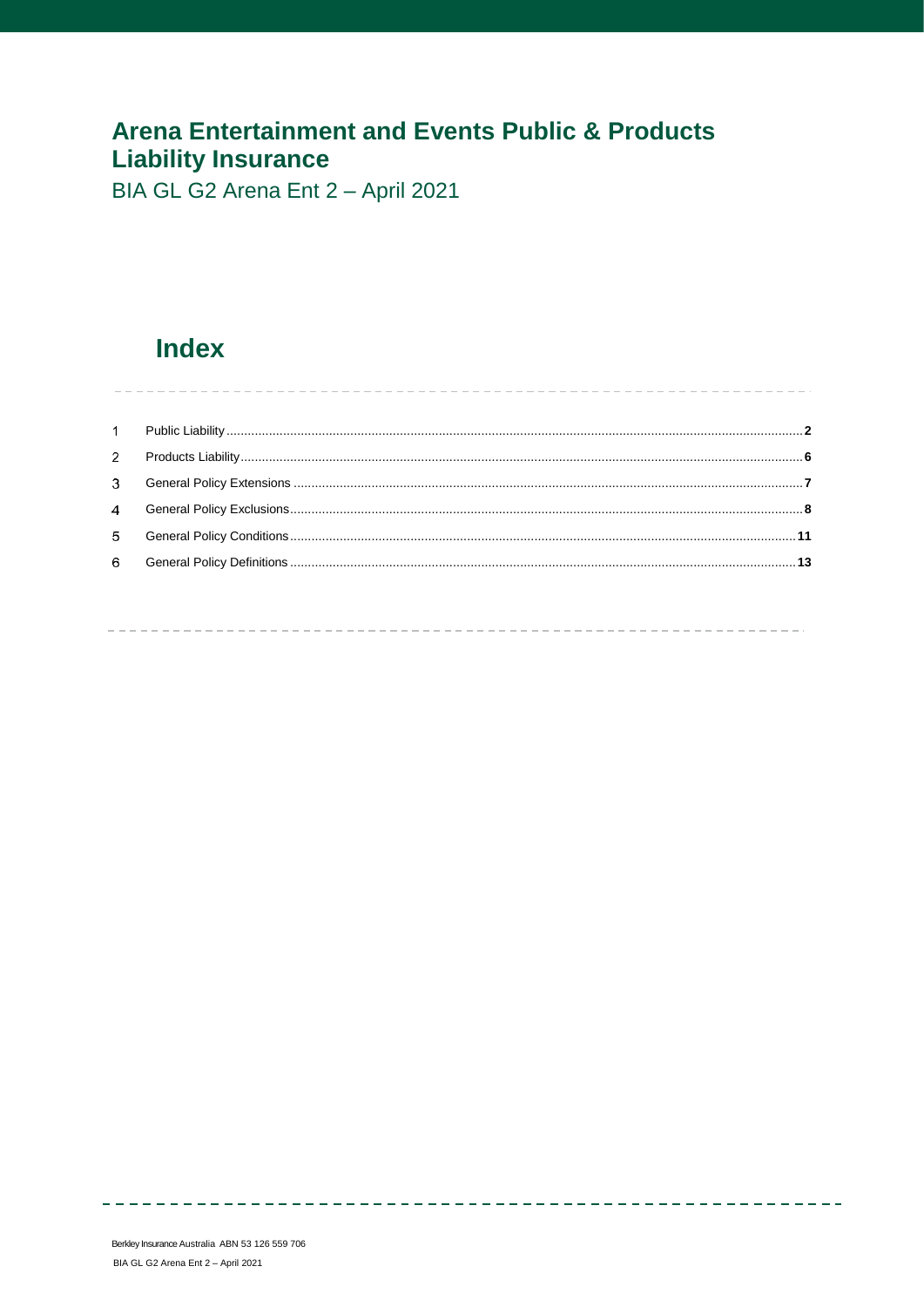# **Arena Entertainment and Events Public & Products Liability Insurance**

BIA GL G2 Arena Ent 2 – April 2021

# <span id="page-4-0"></span>**Public Liability**

# **1.1 The Cover**

Subject to the Terms and Conditions of this policy and the Limit of Indemnity under Section 1 of the Schedule, the Insurer will indemnify the Insured in respect of all sums which they shall become legally liable to pay for Compensation arising from;

- 1.1.1 Personal Injury to any person;
- 1.1.2 Property Damage other than to Property belonging to the Insured

first happening during the Period of Insurance within the Territorial Limits as a result of an Occurrence and in connection with the Business.

#### **1.2 Limit of Indemnity**

The liability of the Insurer under this Section for Compensation in respect of any one Occurrence or series of Occurrences arising out of or attributable to any one cause or event shall not exceed the Limit of Indemnity in the Schedule.

# **EXTENSIONS**

These Section Extensions are subject otherwise to the terms (including without limitation the Conditions and the Exclusions) of this Policy:

#### **1.3 Movement of Obstructing Vehicles**

Exclusion 1.9 shall not apply to liability caused by or arising from any vehicle (not owned by or hired by or lent to the Insured) being driven by the Insured or by any Employee with the Insured's permission whilst such vehicle is being moved for the purpose of allowing free movement of any vehicles or pedestrians.

PROVIDED THAT:

1.3.1 movements are limited to vehicles parked on or obstructing the Insured's premises or any site at which the Insured is working;

1.3.2 the vehicle causing obstruction will not be driven by any person unless such person is licensed and competent to drive the vehicle;

- 1.3.3 the vehicle causing obstruction is driven by use of the owner's ignition key;
- 1.3.4 the Insurer shall not provide indemnity against liability;
	- 1.3.4.1 in respect of damage to such vehicle.
	- 1.3.4.2 in respect of which compulsory insurance or security is required under any legislation governing the use of the vehicle.

# **1.4 Overseas Personal Liability**

.

The Insurer will indemnify:

- 1.4.1 where the Named Insured is a natural person, the Named Insured; or
- 1.4.2 at the request of the Named Insured;
	- 1.4.2.1 any director, officer, partner or Employee of the Named Insured normally resident in Australia.

Berkley Insurance Australia ABN 53 126 559 706 **2** BIA GL G2 Arena Ent 2 – April 2021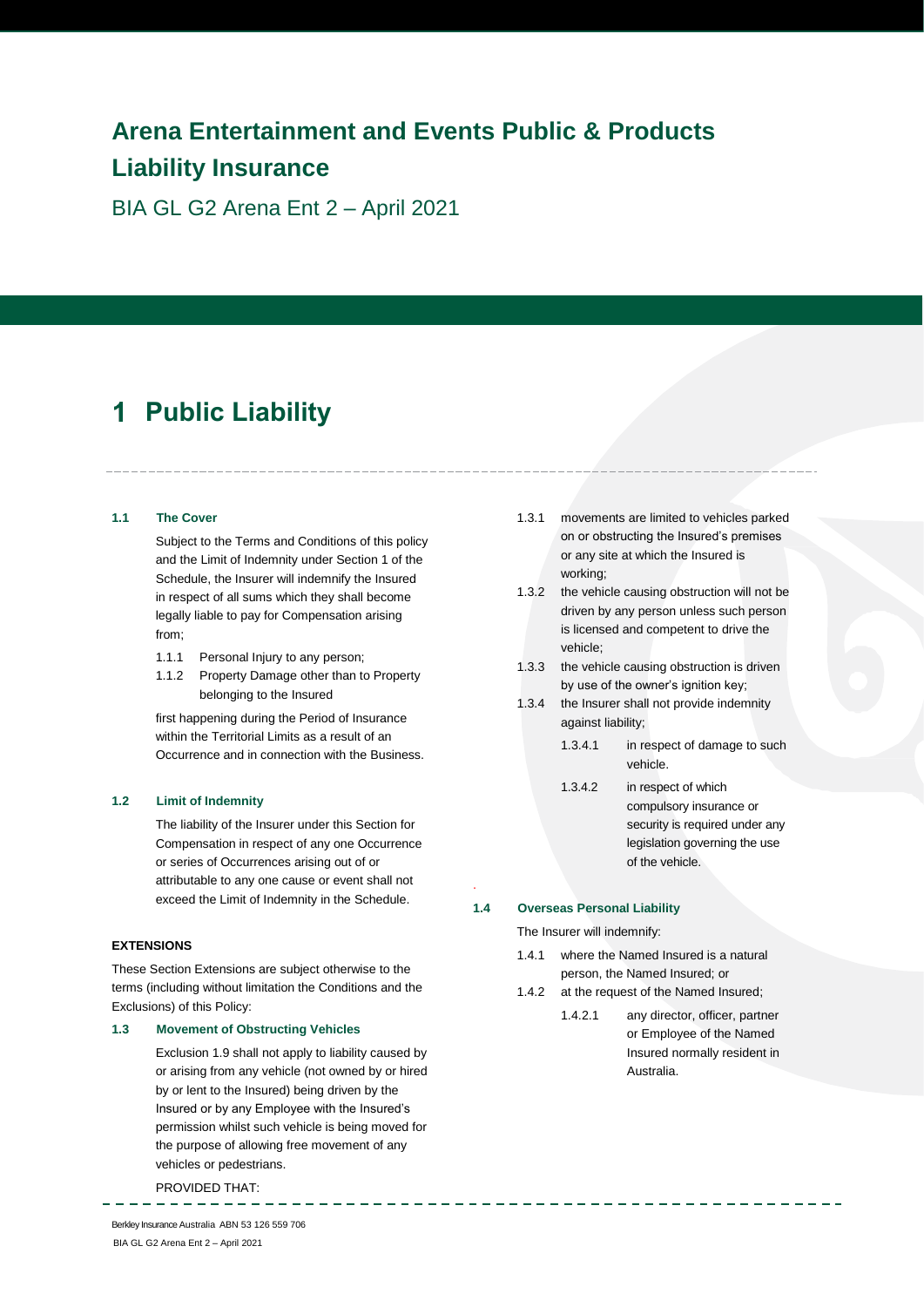1.4.3 any spouse or child of the persons stated in (a) or (b)(i) above who are normally resident in Australia and accompanying such persons in respect of liability incurred by such persons in a personal capacity in connection with an event occurring in a country outside of the Territorial Limits whilst on a temporary visit to such country in connection with the Business. In addition, the Insurer will indemnify the Named Insured for any liability arising out of any event for which the persons referred to at (b)(i) or (b)(ii) are or would, at the request of the Named Insured, be entitled to be indemnified under this extension.

# PROVIDED THAT:

- 1.4.4 any person entitled to indemnity under this Section Extension shall as though they were the Insured be subject to the terms (including without limitation the Conditions and the Exclusions) of this Policy insofar as they can apply;
- 1.4.5 nothing in this Section Extension shall increase the liability of the Insurer to pay any amount exceeding the Limit of Indemnity regardless of the number of persons claiming to be indemnified;
- 1.4.6 the Insurer shall not provide indemnity against;
	- 1.4.6.1 any Contractual Liability but only to the extent to which it would not have attached in the absence of such contract or agreement;
	- 1.4.6.2 liability for which indemnity is provided by any other insurance;
	- 1.4.6.3 liability in respect of Property Damage to property belonging to or in the custody or under the control of any person entitled to indemnity under this Section Extension;
	- 1.4.6.4 liability in respect of Personal Injury to any person entitled to indemnity under this section extension;
	- 1.4.6.5 liability caused by or arising from:
		- i. the ownership or occupation of land or buildings;
		- ii. the carrying on of any business, profession, trade or employment;

iii. the ownership possession or use of animals other than horses or domestic dogs or cats.

# **1.5 Leased or Rented Premises**

.

We will indemnify the Insured for Property Damage to premises (including the fittings and fixtures) leased or rented to the Insured for the purpose of The Business provided always that We will not provide indemnity against:

- 1.5.1 any contractual liability; or
- 1.5.2 the first \$1,000 of each and every occurrence of Property Damage caused other than by fire or explosion.

Notwithstanding General Exclusion 4.3, and Clause 1.5.1, We will indemnify a lessor with whom the Insured has entered into a written agreement for the rental or lease of premises (including the fittings and fixtures) for the purpose of The Business for Property Damage PROVIDED ALWAYS that:

- 1.5.3 coverage provided to the lessor will be no more extensive than the coverage that would be provided to the Insured if they were held legally liable for the Property Damage; and
- 1.5.4 coverage will only be provided where the liability arises out the Insured's use of the premises.

The cover provided by this extension is not subject to Exclusion 1.15.2.

#### **1.6 Buildings Temporarily Occupied**

We will indemnify the Insured for Property Damage to buildings (including contents therein) which are not owned, leased or rented by the Insured, but are temporarily occupied by the Insured for the purpose of maintenance, alteration, extension, installation or repair of their usual premises

The cover provided by this extension is not subject to Exclusion 1.15.2.

# **1.7 Plant Hire**

We will indemnify the owner of plant with whom the Insured has entered into a written contract or agreement for the hire of such plant for the purpose of The Business for Bodily Injury and/or Property Damage PROVIDED ALWAYS that: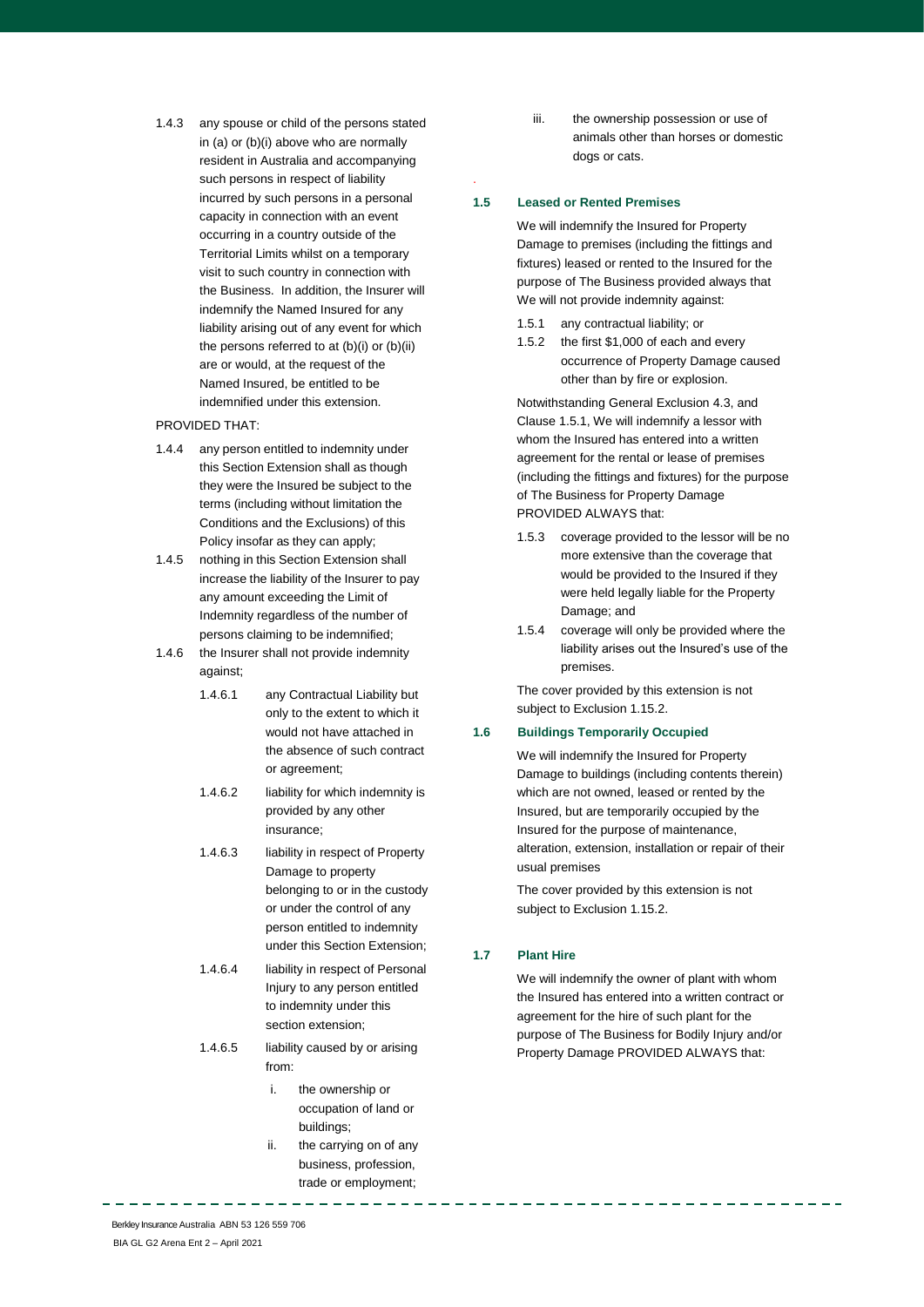- 1.7.1 coverage provided to the owner will be no more extensive than the coverage that would be provided to the Insured if they were held legally liable for the Bodily Injury and/or Property Damage; and
- 1.7.2 coverage will only be provided where the liability arises out the Insured's use of the plant.

The cover provided by this extension is not subject to General Exclusion 4.3.

# **1.8 Principal's Indemnity**

We will indemnify a Principal with whom the Insured has entered into a written agreement in the course of The Business for Bodily Injury and/or Property Damage PROVIDED ALWAYS THAT:

- 1.8.1 coverage provided to the Principal will be no more extensive than the coverage that would be provided to the Insured if they were held legally liable for the Bodily Injury and/or Property Damage; and
- 1.8.2 coverage will only be provided where the liability arises as a result of an Occurrence in the course of The Business.

The cover provided by this extension is not subject to General Exclusion 4.3.

# **EXCLUSIONS**

The Insurer shall not provide indemnity against liability:

- **1.9** in respect of Personal Injury to any Employee or person arising out of and in the course of employment by the Insured, where the Insured is indemnified or would be entitled to be indemnified (either in whole or in part) in accordance with insurance arranged or required to be arranged in respect of any workers' compensation law;
- **1.10** in respect of Personal Injury to any Employee for mental anguish, harassment, libel, slander, defamation, humiliation or discrimination whilst in the Insured's service or while employed by the Insured;
- **1.11** imposed by the provisions of any workers' compensation law or accident compensation legislation or industrial award, agreement or determination;
- **1.12** caused by or arising from the ownership possession maintenance operation or use by or on behalf of the Insured of any:
	- 1.12.1 airlines, Aircraft, aerodromes, airports, and/or other aviation risks, spacecraft, launch sites and/or other space risks;
	- 1.12.2 hovercraft or Watercraft other than hand propelled Watercraft or other Watercraft not exceeding 8 metres in length.
- **1.13** caused by or arising from the ownership possession operation or use by or on behalf of the Insured of any Mechanically Propelled Vehicle:
	- 1.13.1 for which compulsory insurance or security is required under any legislation governing the use of the vehicle;
	- 1.13.2 where indemnity is provided by any other insurance effected by or on behalf of the Named Insured or the Insured.

Provided that this Exclusion shall not apply to liability caused by or arising from:

- 1.13.3 the use of vehicles whilst being operated as a Tool of Trade at the Insured's premises or on any site at which the Insured is working;
- 1.13.4 the loading or unloading of any vehicle or the bringing to or taking away of a load from any vehicle;
- 1.13.5 Damage to any building, bridge, weighbridge, road or to anything beneath caused by vibration or by the weight of any vehicle or of its load.
- **1.14** caused by or arising from any Product supplied after it has ceased to be in the custody or under the control of the Insured or any Employee other than food or drink for consumption on the Insured's premises.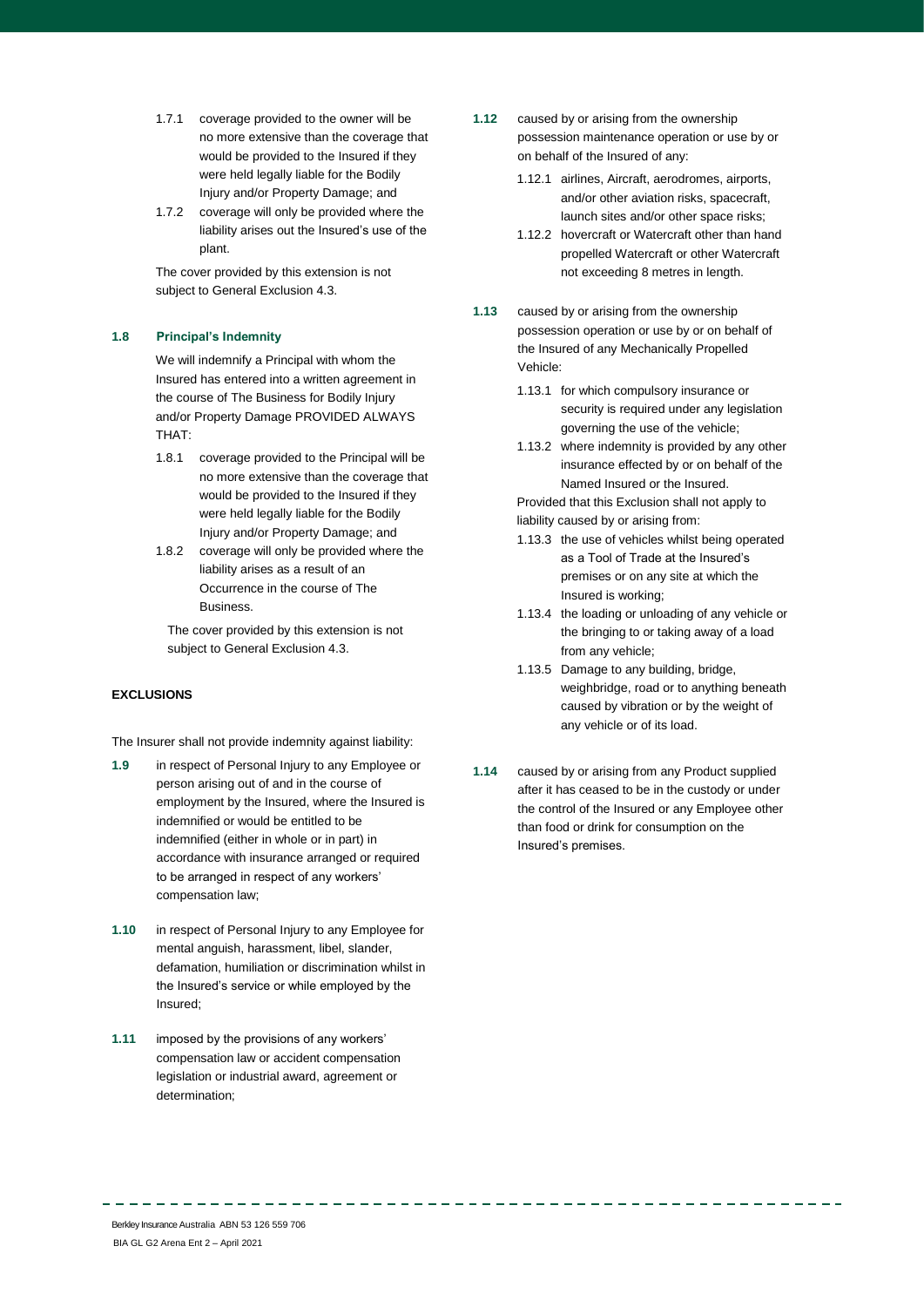- **1.15** in respect of Property Damage to property:
	- 1.15.1 belonging to the Insured;
	- 1.15.2 in the physical or legal care, custody or control of the Insured or any Employee of the Insured, other than;
		- 1.15.2.1 personal effects of any visitor, director, partner or Employee of the Insured;
		- 1.15.2.2 premises (including their fixtures and fittings) leased or rented to the Insured;
		- 1.15.2.3 premises and their contents not belonging to, leased or rented to the Insured, at which the Insured is conducting work as part of their usual Business;
		- 1.15.2.4 buildings (including contents therein) which are not owned leased or rented by the Insured but are temporarily occupied by the Insured for the purpose of maintenance alteration extension installation or repair.;
		- 1.15.2.5 vehicles and their contents in any Car Park owned by the Insured not operated for reward;
		- 1.15.2.6 all other property up to a limit of \$250,000 in the aggregate in any one Period of Insurance.
- **1.16** which is indemnifiable under Section 2 of this Policy.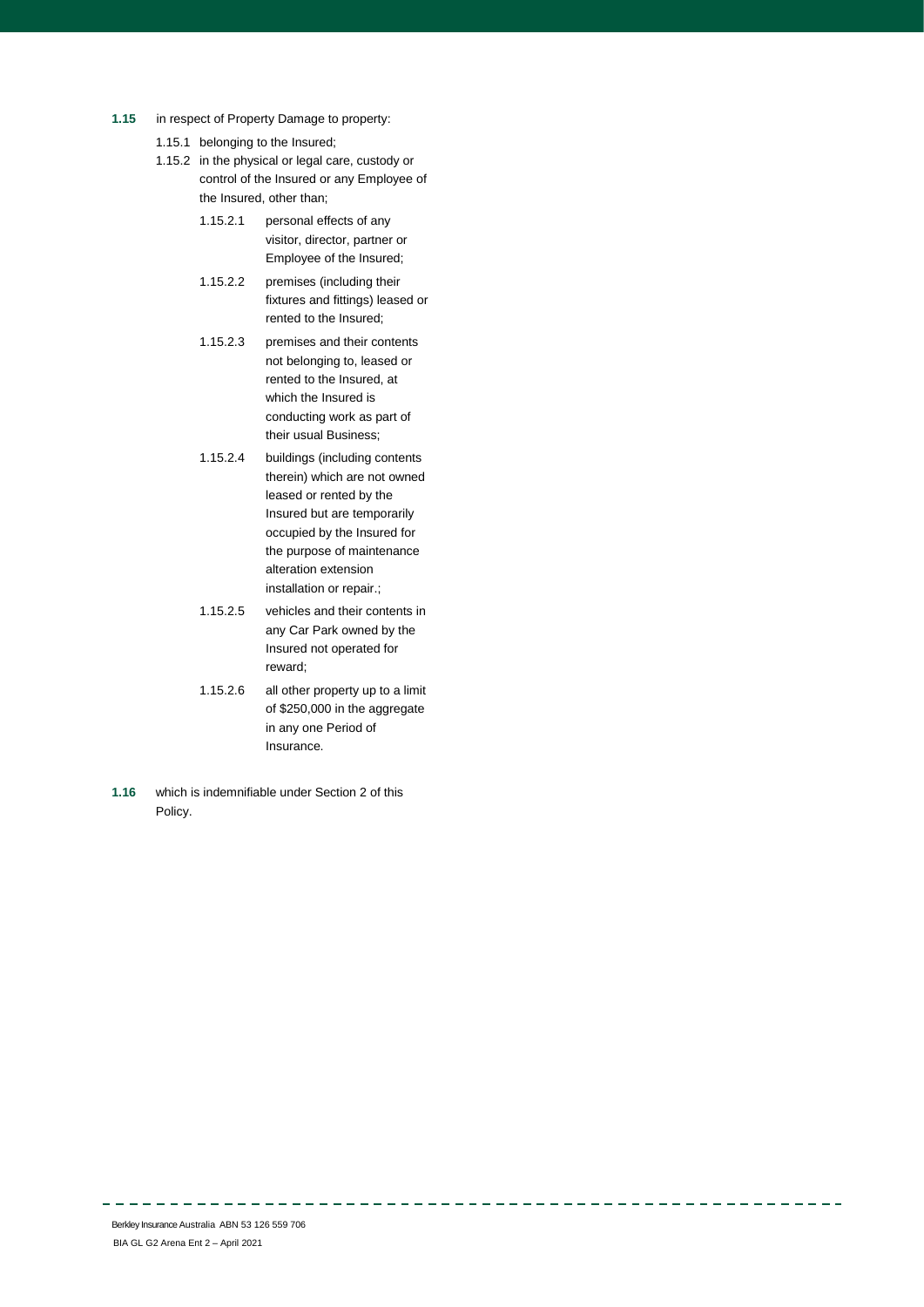# <span id="page-8-0"></span>**Products Liability**

# **2.1 The Cover**

Subject to the Terms and Conditions of this policy and the Limit of Indemnity under Section 2 in the Schedule, the Insurer will indemnify the Insured in respect of all sums which they will become legally liable to pay for Compensation arising from:

- 2.1.1 Personal Injury to any person;
- 2.1.2 Property Damage other than to Property belonging to the Insured;

first happening during the Period of Insurance anywhere within the Territorial Limits as a result of an Occurrence and caused by any Product.

# **2.2 Limit of Liability**

The liability of the Insurer for Compensation under this Section 2 shall not exceed the amount stated as the Limit of Indemnity in the Schedule in any one Period of Insurance.

# **2.3 Exclusions**

The Insurer shall not provide indemnity against liability:

- 2.3.1 in respect of damages, costs or expenses arising out of the withdrawal recall inspection repair replacement alteration removal rectification reinstatement or reinstallation of any of the Insured's Products or any refund made in respect of any of the Insured's Products;
- 2.3.2 against liability caused by or arising from any Product which to the knowledge of the Insured is intended for:
	- 2.3.2.1 use in or on any aircraft or aero spatial device; or
	- 2.3.2.2 aviation or aero spatial purposes.
- 2.3.3 caused by or arising from any Product supplied which to the knowledge of the Insured is for use in or supply to the United States of America or Canada and their respective protectorates and territories unless otherwise agreed in writing by the Insurer;
- 2.3.4 property damage to your Products if the damage is attributable to any fault or defect in them or to their harmful nature or unsuitability;
- 2.3.5 which is indemnifiable under Section 1 of this Policy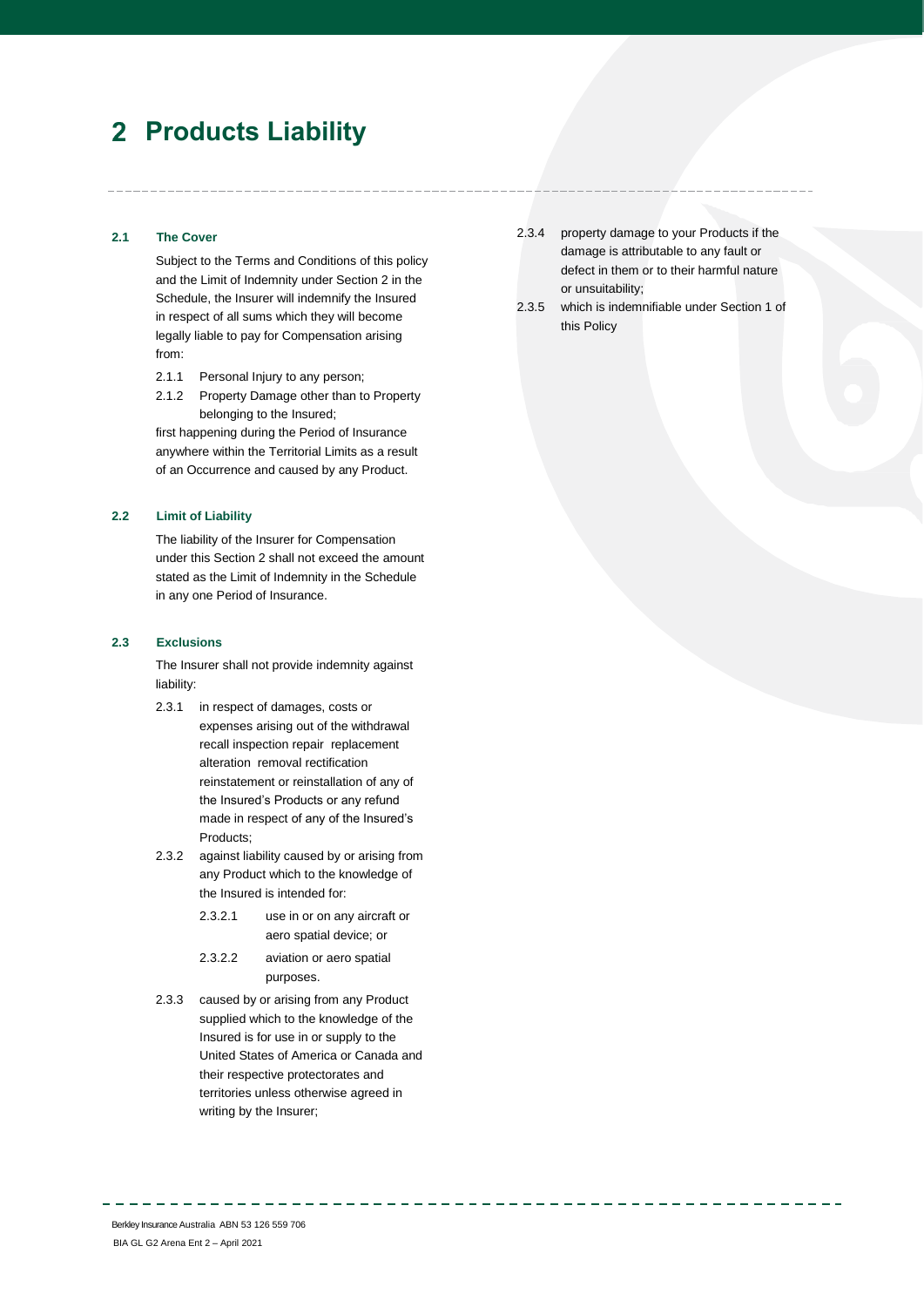# <span id="page-9-0"></span>**General Policy Extensions**

Applicable to the whole Policy except where indicated.

These General Policy Extensions are subject otherwise to the terms (including without limitation the Conditions and the Exclusions) of this Policy.

### **3.1 Defence Costs and Expenses**

in respect of any claim for which indemnity is available under Sections 1 and 2 of this Policy, the Insurer will pay, in addition to such indemnity, all costs and expenses (other than loss of earnings) in respect of investigation, settlement or defence of such claim incurred with the written consent of the Insurer. PROVIDED ALWAYS THAT:

- 3.1.1 the Insurer will not be obligated to pay any such costs and expenses after the Limit of Indemnity has been exhausted by payment of judgements or settlements;
- 3.1.2 in the event of an Occurrence happening in the United States of America, Canada or their respective protectorates and territories for which Compensation is otherwise payable by the Insurer under this policy, the Limit of Indemnity shall apply to such claims inclusive of such Defence Costs and Expenses.

# **3.2 Costs of Court Attendance**

In the event of any of the under-mentioned persons attending court as a witness at the request of the Insurer in connection with a claim in respect of which the Insured is entitled to indemnity under this Policy the Insurer will reimburse the Insured at the following rates per day for each day on which attendance is required:

- 3.2.1 any director or partner of the Insured  $AUD$  650 $\cdot$
- 3.2.2 any Employee AUD 250.

### Indemnity to Other Persons

The Insurer will also indemnify:

- 3.2.3 the legal personal representatives of the Named Insured or any other person entitled to indemnity under this Policy but only in respect of liability incurred by the Named Insured or such other person;
- 3.2.4 any owner of plant hired to the Insured but only to the extent required by the conditions of any written contract or agreement of hire any officer or member of the Insured's catering social sports educational medical dental and welfare organisations and fire security first aid and ambulance services in their respective capacity as such but not any medical or dental practitioner in respect of medical or dental services provided.

#### PROVIDED ALWAYS THAT:

- 3.2.5 any persons specified above shall as though they were the Insured be subject to the terms (including without limitation the Conditions and the Exclusions) of this Policy insofar as they can apply;
- 3.2.6 nothing in this General Policy Extension shall increase the liability of the Insurer to pay any amount exceeding the Limit of Indemnity of the operative Section(s) regardless of the number of persons claiming to be indemnified.

### **3.3 Cross Liabilities**

If the Named Insured comprises more than one party the Insurer will under Sections 1 and 2 provide indemnity to each such Named Insured in the same manner and to the same extent as if a separate Policy had been issued to each of them.

Provided that nothing in this General Policy Extension shall increase the liability of the Insurer to pay any amount exceeding the Limit of Indemnity of the operative Section(s) regardless of the number of persons claiming to be indemnified.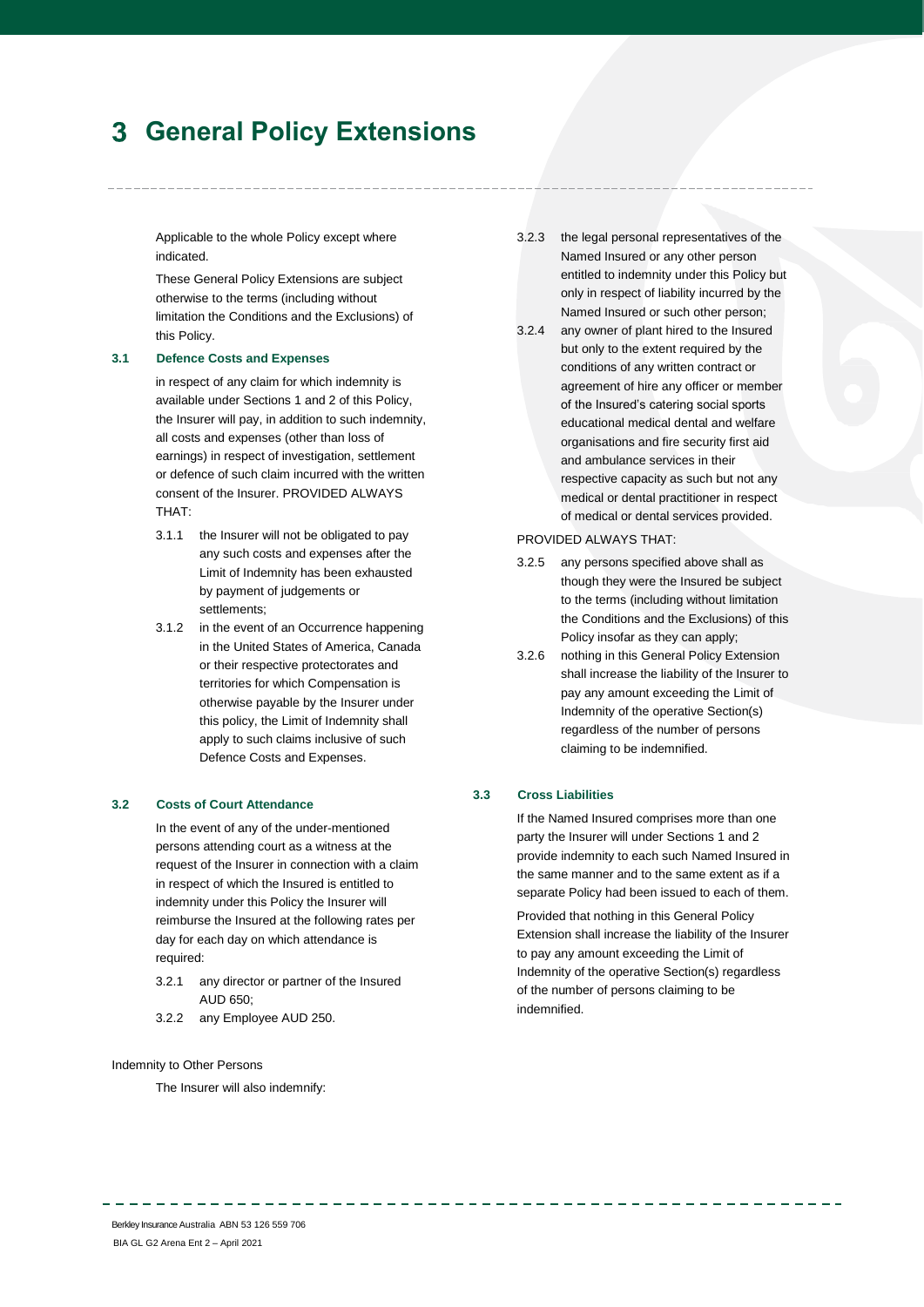# <span id="page-10-0"></span>**General Policy Exclusions**

Applicable to Section 1 and 2 of this policy.

# **4.1 Radioactive Contamination**

The Insurer shall not provide indemnity in respect of any legal liability of whatsoever nature directly or indirectly caused by or contributed to by or arising from:

- 4.1.1 ionising radiations or contamination by radioactivity from any nuclear fuel or from any nuclear waste from the combustion of nuclear fuel;
- 4.1.2 the radioactive toxic explosive or other hazardous properties of any explosive nuclear assembly or nuclear component thereof;
- 4.1.3 exposure to magnetic, electric or electromagnetic fields or radiation.

#### **4.2 War and Terrorism**

The Insurer shall not provide indemnity in respect of any liability of whatsoever nature directly or indirectly caused or occasioned by or happening through or in consequence of war, invasion, act of foreign enemy, hostilities (whether war be declared or not) civil war, rebellion, revolution, insurrection, Act of Terrorism or military or usurped power or confiscation or nationalisation or requisition or destruction of or Property Damage by or under the order of any government or public authority or any action taken in controlling, preventing, suppressing or in any way relating to any of the above.

#### **4.3 Contractual Liability**

The Insurer shall not provide indemnity in respect of liability assumed under an agreement unless such liability:

- 4.3.1 would have attached in the absence of such agreement;
- 4.3.2 arises out of a condition or warranty of goods implied or imposed by statute;
- 4.3.3 has been agreed by the Insurer and specifically designated in the Schedule or in any written Endorsement.

#### **4.4 Pollution or Contamination**

The Insurer shall not provide indemnity in respect of:

- 4.4.1 liability arising from Pollution or Contamination unless caused by a sudden identifiable unintended and unexpected incident which takes place within the Territorial Limits in its entirety at a specific time and place during the Period of Insurance;
- 4.4.2 the cost of removing nullifying or cleaning up seeping polluting or contaminating substances unless the Pollution or Contamination is caused by a sudden identifiable unintended and unexpected incident which takes place within the Territorial Limits in its entirety at a specific time and place during the Period of Insurance.

# **4.5 Professional Liability**

The Insurer shall not provide indemnity in respect of liability caused by or arising out of the rendering of or failure to render professional advice, design, specification or service for a fee.

#### **4.6 Asbestos**

The Insurer shall not provide indemnity in respect of liability directly or indirectly arising out of resulting from in consequence of or in any way involving asbestos or any materials containing asbestos in whatever form or quantity.

# **4.7 Cyber Liability**

The Insurer shall not provide indemnity in respect of liability directly or indirectly arising out of:

- 4.7.1 alteration of, or damage to; or
- 4.7.2 a reduction in functionality availability or operation of;

a computer system or programme hardware data information repository microchip integrated circuit or similar device in computer equipment or noncomputer equipment as a result of the Insured's "e-activities".

For the purpose of this exclusion, "e-activities" means any use of or Business undertaken by the Insured or by any person, persons, partnership, firm or company acting for or on behalf of the Insured in connection with electronic networks including the internet and private networks intranets extra-nets electronic mail worldwide web and similar medium.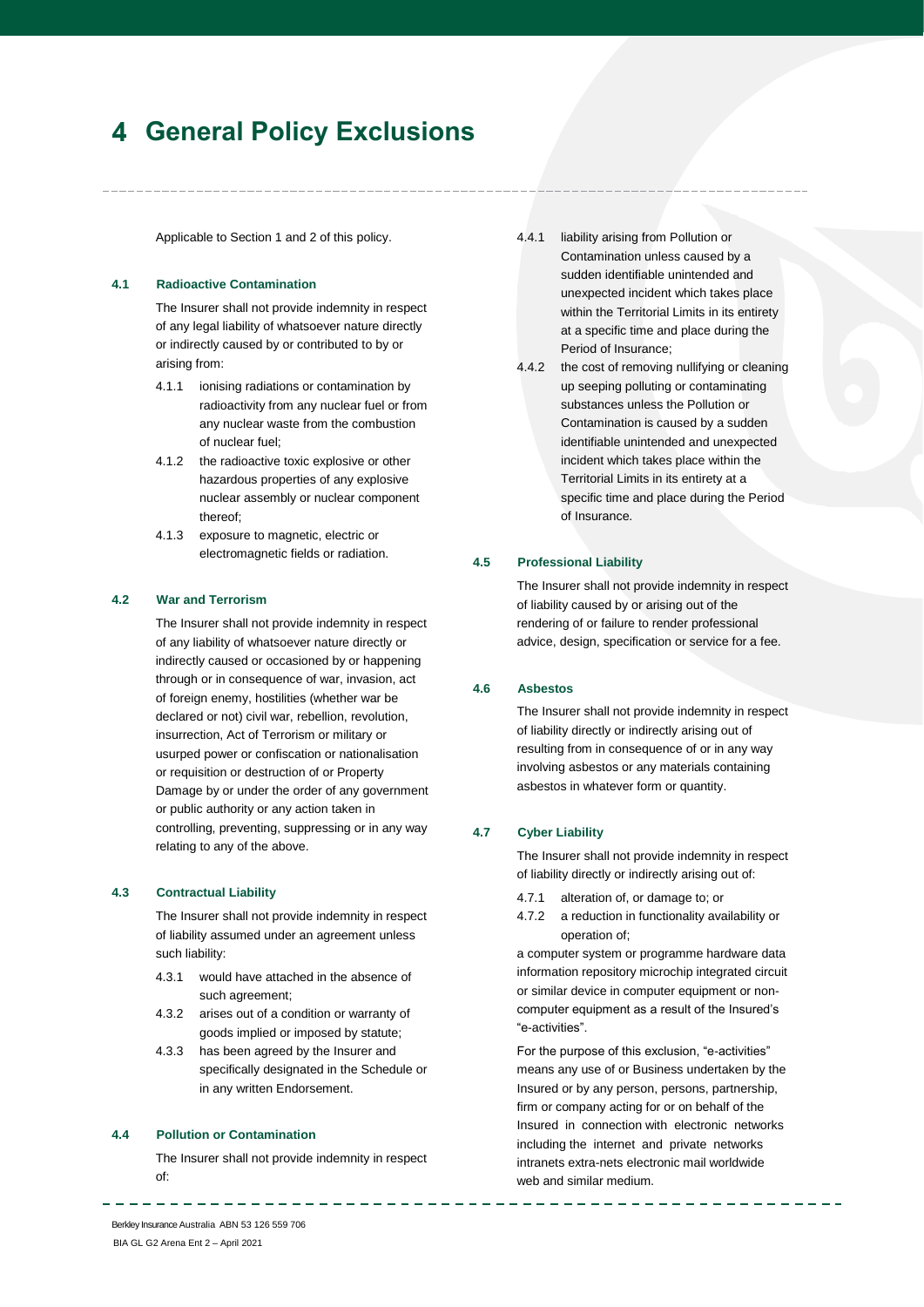# **4.8 Fines, Penalties, Punitive and Liquidated Damages**

The Insurer shall not provide indemnity in respect of any liability to pay fines, penalties, punitive, liquidated exemplary or aggravated damages or any additional damages resulting from the multiplication of compensatory damages.

# **4.9 Loss of Use**

The Insurer shall not provide indemnity under this policy for any claim in respect of loss of use of tangible property which has not been physically injured or destroyed resulting from:

- 4.9.1 a delay in or lack of performance by or on behalf of the Insured of any contract or agreement; or
- 4.9.2 the failure of the Insured's Products to meet the level of performance, quality, fitness or durability warranted or represented by the Insured.

This General Policy Exclusion 4.9.2 shall not apply to loss of use of other tangible property resulting from the sudden and accidental physical damage to or destruction of Products or work performed by or on behalf of the Insured after such Products or work have been put to their intended use by any entity other than the Insured.

# **4.10 Rectification of faulty work**

The Insurer shall not provide indemnity under this policy for any liability arising from any claim in respect of the rectification of faulty work performed by or on behalf of the Insured.

# **4.11 Libel, slander or defamatory material**

The Insurer shall not provide indemnity under this policy in respect of liability directly or indirectly arising out of the publication or utterance of libel or slander or other defamatory material.

# **4.12 Other Insurance**

The Insurer shall not provide indemnity under this policy in respect of any liability to the extent that indemnity is available to the Insured (or other person entitled to make a claim on the Policy) for such liability under some other contract of insurance PROVIDED THAT:

4.12.1 this exclusion shall not operate in respect of a claim by the Named Insured where the Named Insured has entered into the other contract of insurance.

# **4.13 Crowd Control**

The Insurer shall not provide indemnity under this policy for any liability arising out of or caused by or in connection with any crowd control operation or security screening operation carried out by or on behalf of the Insured.

However, this exclusion shall not apply to the Insured's vicarious liability arising from an act, error or omission (not otherwise excluded by this Policy) of licensed security contractors engaged by the Insured provided that the Insured has obtained proof of liability insurance from such contractors and to whom the Insured has contractually assigned responsibility for crowd control, crowd safety, security screening and bag inspections.

# **4.14 Pyrotechnics**

The Insurer shall not provide indemnity under this policy for any liability arising out of or caused by or in connection with the storage and/or use of any pyrotechnics. However, this exclusion shall not apply to the Insured's vicarious liability arising from an act, error or omission of contracted pyrotechnicians that are appropriately licensed & have provided the Insured with proof of liability insurance.

# **4.15 Participation Risk**

The Insurer shall not provide indemnity under this policy for any liability arising out of anyone's participation in any:

- 4.15.1 sport, game, match, race, practice, training course, trial, contest, competition; or
- 4.15.2 performances involving the use of fire.
- This exclusion does not apply to the following:

(a) party games played by children which are put on by children's entertainers;

(b) practices which involve rehearsal or practicing for performing arts performances;

(c) competitions/contests that involve noncontact sports or non contact physical challenges.

# **4.16 Crowd Surfing, Moshing And Stage Diving**

The Insurer shall not provide indemnity under this policy for any liability arising out of or caused by or in connection with crowd surfing, stage diving and or moshing activities.

However, this exclusion shall not apply to the Insured's liability arising from these activities, subject to a condition that signage is present near the stage and at the entrance to the venue prohibiting moshing, stage diving & crowd surfing.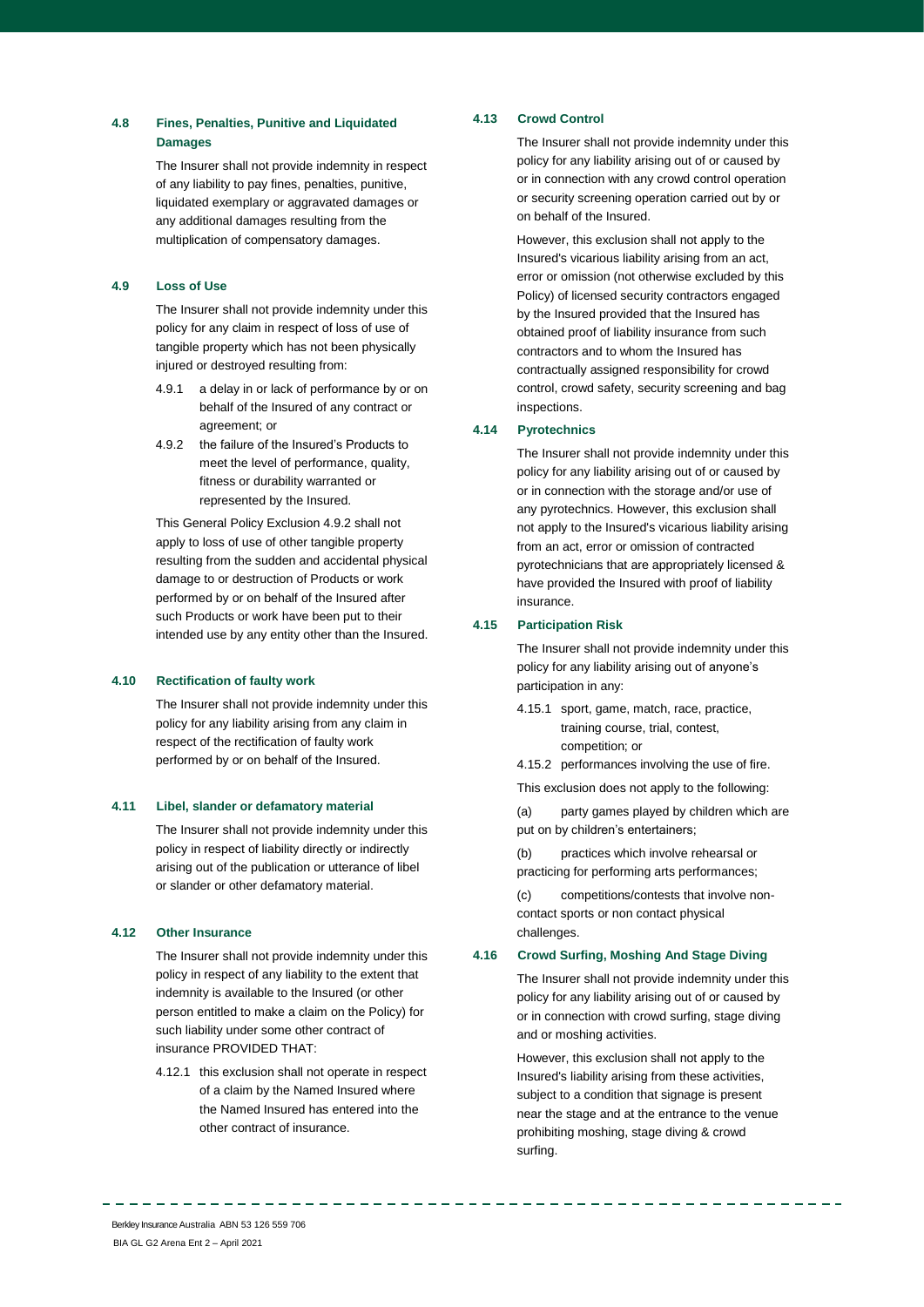# **4.17 Martial Arts Events**

The Insurer shall not provide indemnity under this policy for any liability arising from injury to persons, participants or officials whilst participating in or officiating over, or training for, any boxing, martial arts, wrestling, MMA, kickboxing or any other type of contact fighting sports.

#### **4.18 Self Promoted Show, Performance or Concert**

The Insurer shall not provide indemnity under this policy for any liability arising from shows, performances or concerts where the Insured is acting as event organizer, event promoter or who "self-promote" their own performances.

"Self-promoted" means Insureds who hire out venues to stage their own shows, performances or concerts. Door-deals are not considered "selfpromoted".

#### **4.19 Workshop/Tuition – Excluded Activities**

The Insurer shall not provide indemnity under this policy for any liability arising from Insureds' who are responsible for staging workshops or activities which include any of the following:-

- 4.19.1 Dance schools where this is their primary business;
- 4.19.2 Drama schools where this is their primary business;
- 4.19.3 Tuition of or participation in aerial, acrobatics or trapeze activities;
- 4.19.4 Tuition of or participation in fire performing (but only where naked flames are being used;
- 4.19.5 Tuition of or participation in gymnastics;
- 4.19.6 Tuition of or participation in competitive sporting activities;
- 4.19.7 Tuition of or participation in adventure type activities;
- 4.19.8 Tuition of or participation in circus skills;
- 4.19.9 Tuition of or participation in Tattooing and body piercing (face painting and spray tattooing are covered);
- 4.19.10 Tuition of or participation in Filming and/or video production activities.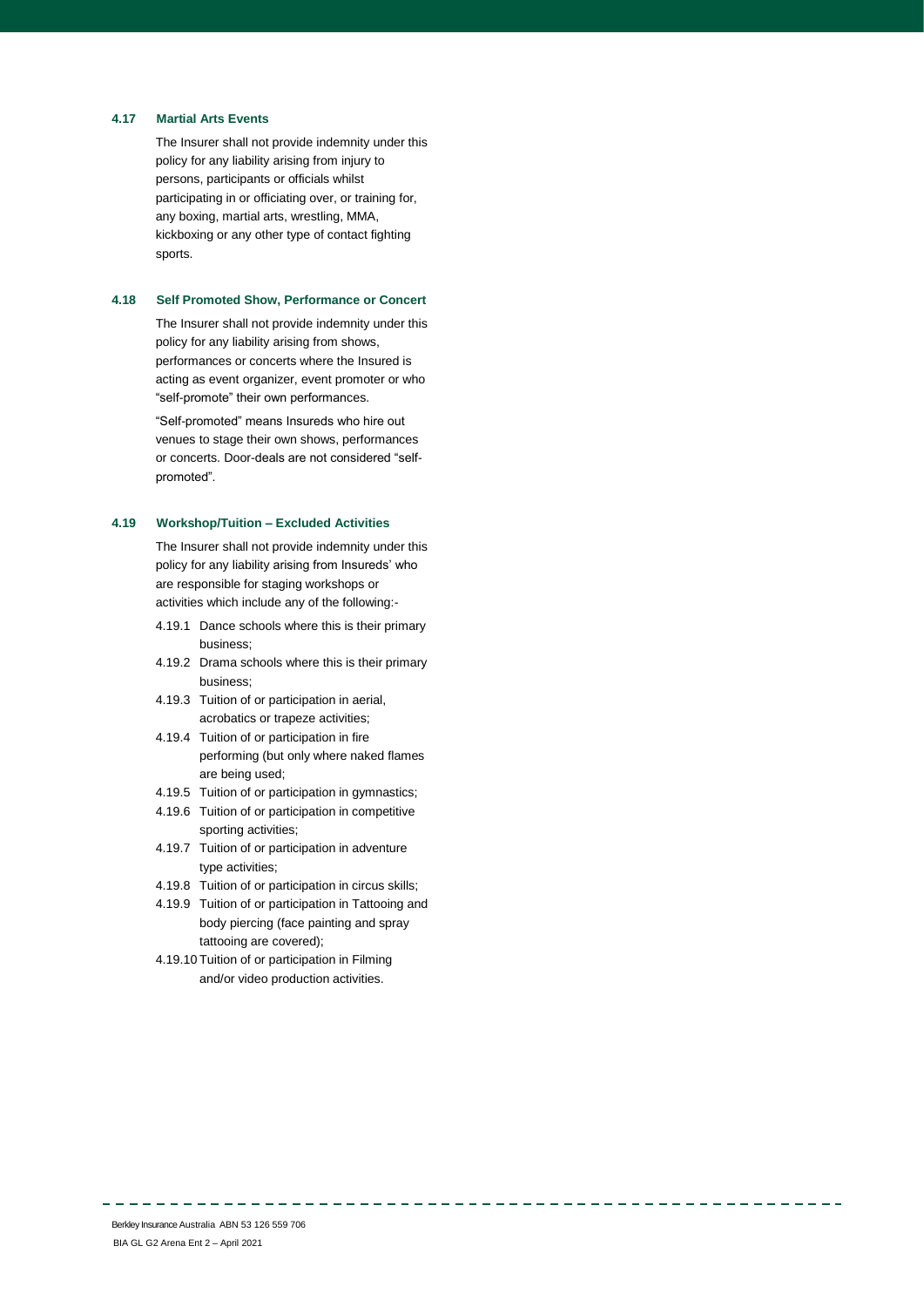# <span id="page-13-0"></span>**General Policy Conditions**

Applicable to the whole Policy unless indicated otherwise.

# **5.1 Material Change**

The Insured shall notify the Insurer of any material change to the Business within 30 days of such change taking place or as soon as reasonably practicable. The Insurer shall reserve the right to amend the terms and Conditions of this policy as appropriate, having regard to the nature of the risks to be assumed by the Insurer, upon receipt of this information and may also cancel the Policy in certain circumstances, in accordance with our rights at law, including under the Insurance Contracts Act 1984 (Cth).

# **5.2 Premium Adjustment**

If the Premium is based on estimates an accurate record containing all particulars relative thereto shall be kept by the Insured. The Insured shall at all times allow the Insurer to inspect such record (on reasonable notice to the Insured) and shall supply such particulars as the Insurer may reasonably require within one month from the expiry of the Period of Insurance and the Premium shall thereupon be adjusted by the Insurer from time to time. At the request of the Insurer the Insured shall supply an auditor's certificate in support of such particulars.

If the Insured fails to supply such particulars within the period stated the Insurer shall be entitled to make a reasonable estimate of such particulars and adjust the Premium accordingly.

#### **5.3 Reasonable Care**

The Insured shall take all reasonable care:

- 5.3.1 to prevent any event which may give rise to a claim under this Policy;
- 5.3.2 to maintain the premises plant and everything used in the Business in proper repair;
- 5.3.3 in the selection and supervision of Employees;
- 5.3.4 to comply with all statutory and other obligations and regulations imposed by any authority;

5.3.5 to make good or remedy any defect or danger which becomes apparent and take such additional precautions as the circumstances may require.

#### **5.4 Claims (Notice in Writing from the Insured)**

The Insured or their legal personal representatives shall give notice in writing to the Insurer as soon as possible after any Occurrence or event which may give rise to liability under this Policy with full particulars of such Occurrence or event. Every claim notice letter or writ or process or other document served on the Insured shall be forwarded to the Insurer as soon as practicable after receipt.

Notice in writing shall also be given immediately to the Insurer by the Insured of any impending prosecution inquest or fatal inquiry in connection with any such event.

Notice of any claim will be provided in writing to:

National Head of Claims

australiaclaims@berkleyinaus.com.au

Berkley Insurance Australia

PO Box Q296

QVB NSW 1230

#### **5.5 Claims (Conduct and Control)**

No admission offer promise payment or indemnity shall be made or given by or on behalf of the Insured without the written consent of the Insurer.

The Insurer shall be entitled if it so desires to take over and conduct in the name of the Insured the defence or the settlement of any claim and to prosecute in the name of the Insured for its own benefit any claim for indemnity or damages or otherwise against all other parties or persons. The Insurer shall have full discretion in the conduct of any proceedings and in the settlement of any claim against the Insured and the Insured shall give all such information and assistance as the Insurer may require.

#### **5.6 Claims (Discharge of Liability)**

The Insurer may at any time at its sole discretion (and acting reasonably having regard to the relevant circumstances ) under Sections 1 and 2 pay to the Insured the Limit of Indemnity (less any sum or sums already paid in respect or in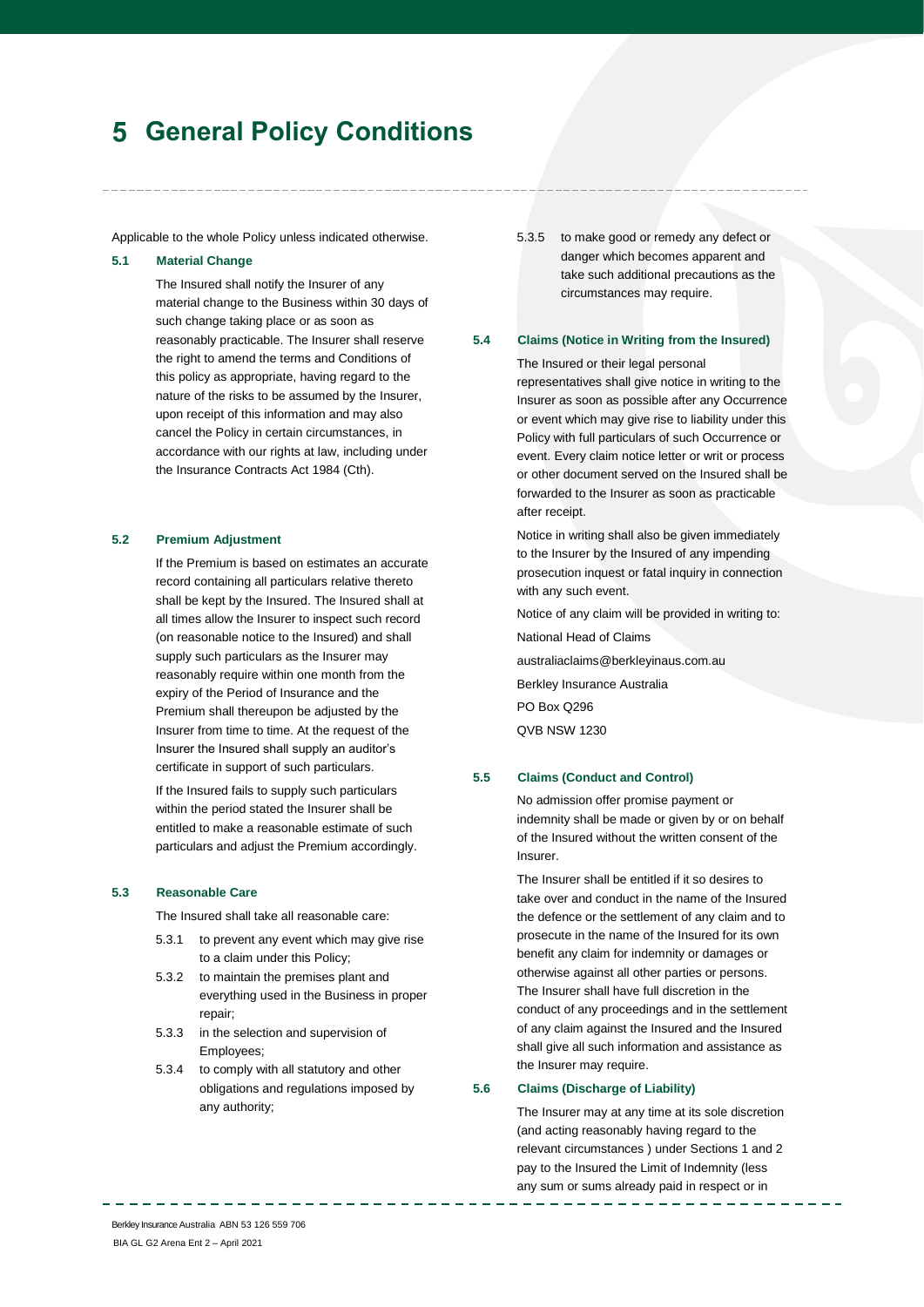lieu of Compensation) or any lesser sum for which the claim or claims against the Insured can be settled and upon such payment the Insurer shall not be under any further liability in respect of such claim or claims except for other costs and expenses for which the Insurer may be responsible incurred prior to such payment.

#### PROVIDED ALWAYS THAT:

In the event of a claim or series of claims resulting in the liability of the Insured to pay a sum in excess of the Limit of Indemnity the Insurer's liability under Sections 1 and 2 for costs and expenses shall not exceed an amount being in the same proportion as the Insurer's payment to the Insured bears to the total payment made by or on behalf of the Insured in settlement of the claim or claims. Any dispute concerning the interpretation of the terms of this Policy shall be resolved in accordance with the law and submit to the jurisdiction of the territory in which this Policy is issued.

# **5.7 Premium**

The Insured must pay to the Insurer, all Premiums due to the Insurer together with all taxes (General Insurance Tax) due on the Premiums.

#### **5.8 Subrogation**

In the event of any payment under this Policy, the Insurer shall be subrogated to all the Insured's rights of recourse against any other entity (ies), person or organisation. The Insurer shall be entitled to pursue and enforce such rights in the name of the Insured who shall provide us with all reasonable assistance in order to secure those rights. The Insured is not to waive or release any right of recourse against any other entity without first obtaining permission in writing from the Insurer.

### **5.9 Cancellation**

This policy may be cancelled at any time at the written request of the Insured in which case the Insurer shall provide a pro rata refund of premium for the unexpired period of insurance provided no claim or incident has been notified in the current period of insurance.

The Insurer may cancel this Policy in accordance with Sections 59 and 60 of the Insurance Contracts Act 1984 (Cth) and as amended, by giving notice by recorded delivery letter to the last known address of the Insured and in such case the Insured shall be entitled to the return of a proportionate part of the Premium in respect of

the unexpired Period of Insurance or if the Premium has been based wholly or partly upon estimates the Premium shall be adjusted in accordance with General Policy Condition 2 except that if a claim or incident has been notified in the current Period of Insurance no refund of Premium shall be made.

### **5.10 Notification of Other Insurances**

If at the time of any Personal Injury or Property Damage which is indemnifiable, or but for exclusion 4.12 would be indemnifiable, under this policy there exists any other insurance policy which would provide indemnity to the Insured, then the Insured must provide full details of any such insurance policy to the Insurer when making any claim under this policy.

#### **5.11 Jurisdiction and service**

In the event of a dispute arising under or in connection with this policy, We at the request of the Insured will submit to the jurisdiction of competent courts in the Commonwealth of Australia. The dispute shall be determined in accordance with the law and practice of that jurisdiction, as applied in those courts.

#### **5.12 RSA Condition**

It is a condition that where alcohol is supplied, served or sold by or on behalf of the Insured that the legally required licenses, training, management, processes and responsible service of alcohol certificates are in place.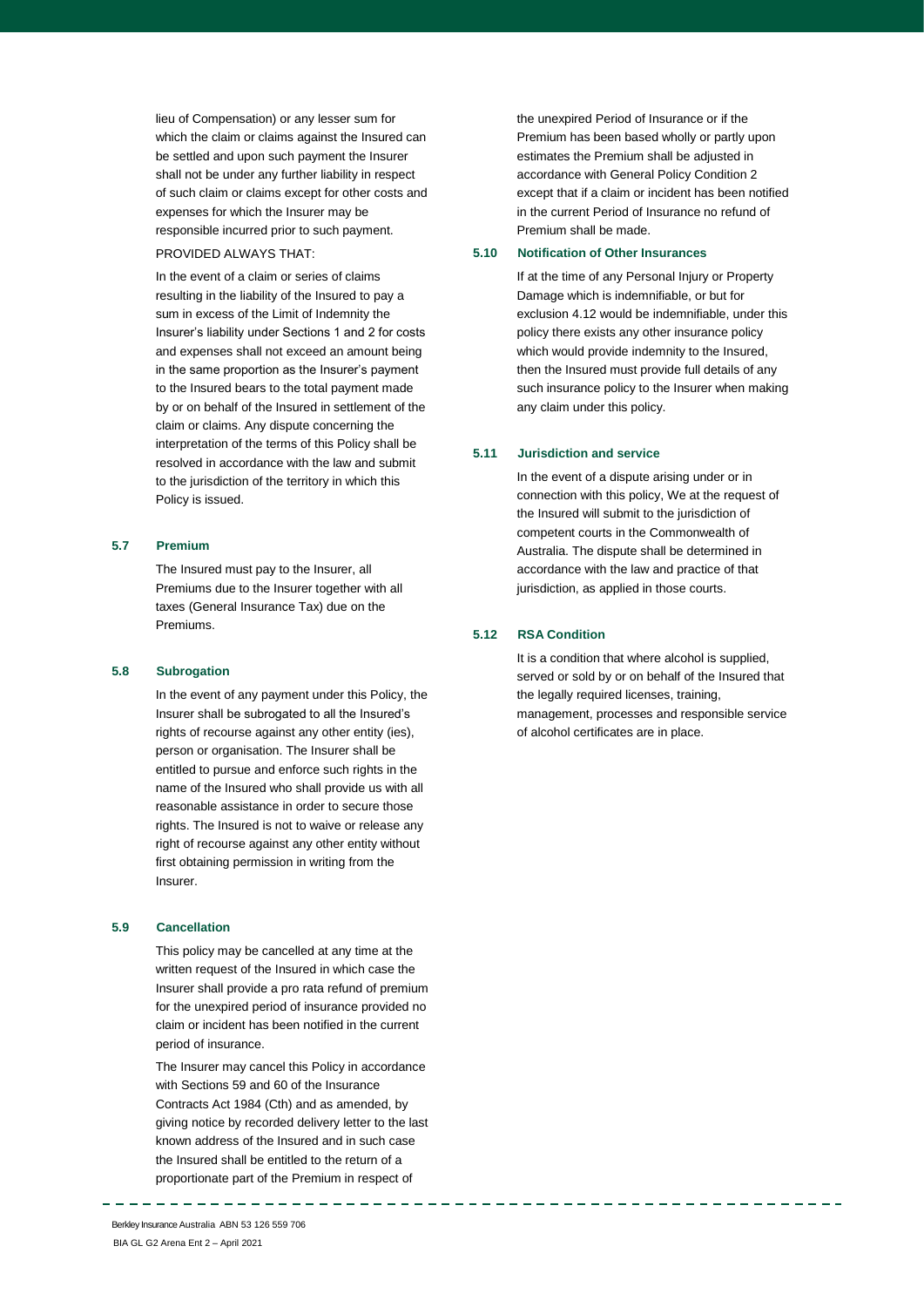# <span id="page-15-0"></span>**General Policy Definitions**

Applicable to the whole Policy wherever these words appear starting with a capital letter.

# **6.1 Act of Terrorism**

means the actual or threatened:

- 6.1.1 use of force or violence against persons or Property;
- 6.1.2 commission of an act dangerous to human life or Property; or
- 6.1.3 commission of an act that interferes with or disrupts an electronic or communication system undertaken by any person or group whether or not acting on behalf of or in connection with any organisation government power authority or military force when any of the following applies;
- 6.1.4 the reasonably apparent intent or effect is to intimidate or coerce a government or organisation or to disrupt any segment of the economy;
- 6.1.5 the reasonably apparent intent or effect is to cause alarm fright fear of danger or apprehension of public safety in one or more distinct segments of the general public or to intimidate or coerce one or more such segments; or
- 6.1.6 the reasonably apparent intent or effect is to further political ideological religious or cultural objectives or to express support for (or opposition to) a philosophy ideology religion or culture.

#### **6.2 Aircraft**

shall mean any vessel, craft or thing made or intended to transport persons or property through the air, atmosphere or space.

### **6.3 Business**

shall mean the Insured's business as described in the Schedule and shall include:

6.3.1 the provision and management of catering, social, sports, educational, medical, dental and welfare organisations for the benefit of the Insured's Employees and fire, security, first aid and ambulance services;

- 6.3.2 the ownership, repair, maintenance and decoration of the Insured's premises;
- 6.3.3 private work carried out by any Employee of the Insured (with the consent of the Insured) for any director, partner or senior official of the Insured.

#### **6.4 Compensation**

shall mean:

- 6.4.1 all sums which the Insured shall be legally liable to pay as compensation;
- 6.4.2 Claimant's costs and expenses resulting from Occurrences within the Territorial Limits; but not fines or penalties punitive, liquidated, exemplary or aggravated damages or any additional damages resulting from the multiplication of compensatory damages.

# **6.5 Conditions**

shall mean the General Policy Conditions.

#### **6.6 Contractual Liability**

shall mean liability which attaches by virtue of a contract or agreement.

#### **6.7 Employee**

shall mean:

- 6.7.1 any person engaged in the Business under a contract of service or apprenticeship with the Named Insured;
- 6.7.2 any person under a contract of service or apprenticeship with another employer who is hired to or borrowed by the Named Insured;
- 6.7.3 any person engaged by the Named Insured under a work experience government training or similar scheme.

#### **6.8 Endorsement**

shall mean any endorsement(s) which might apply to this Policy ("Policy Endorsement") or individual Section ("Section Endorsement").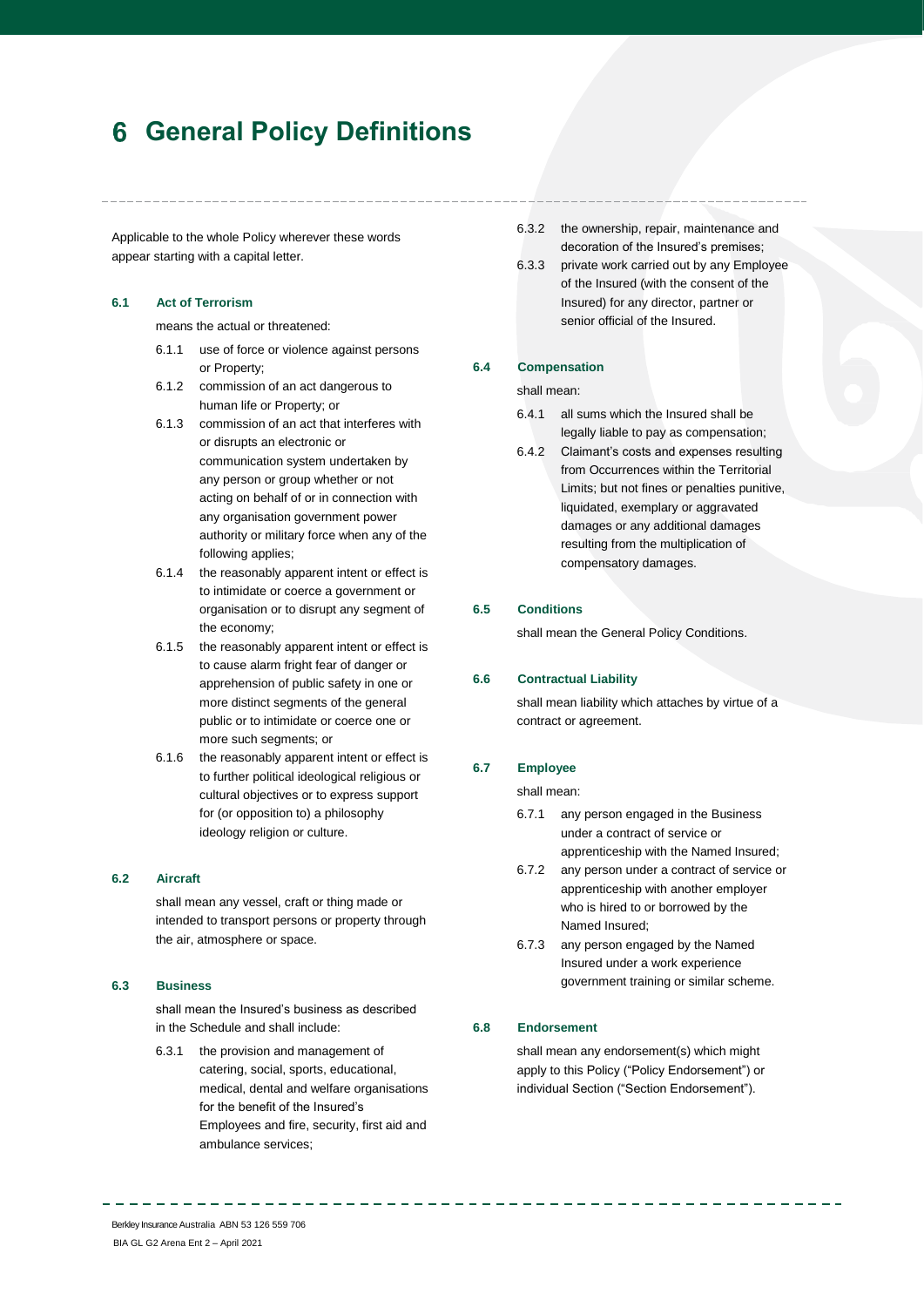# **6.9 Excess**

shall mean the total amount shown in the Schedule payable by the Insured or any other person entitled to indemnity. The Excess applies to each Occurrence or Claim as specified in the Schedule and is payable at such time required by the Insurer.

If any payment made by the Insurer shall include the amount for which the Insured or any other person entitled to indemnity is responsible such amount shall be repaid to the Insurer forthwith.

#### **6.10 Exclusions**

shall mean the General Policy Exclusions and the Section Exclusions.

#### **6.11 Insured**

shall mean:

- 6.11.1 the Named Insured;
- 6.11.2 any partner, officer, director, Employee or volunteer of the Named Insured while acting within the scope of their duties for the Named Insured;
- 6.11.3 any Principal of the Named Insured but only in respect of the liability of such principal arising out of the performance by the Named Insured of any contract or agreement for the performance of work or services in connection with the **Busingss**

#### **6.12 Insurer**

shall mean Berkley Insurance Company (trading as Berkley Insurance Australia) ABN 53 126 559 706.

#### **6.13 Limit of Indemnity**

shall mean the sum insured as specified in the Schedule and is the maximum amount payable by the Insurer. The Limit of Indemnity in respect of Occurrences in the United States of America, Canada and their respective protectorates and territories shall be inclusive of Defence Costs, claimant's costs and Expenses and will apply in the aggregate to all claims in any one Period of Insurance.

### **6.14 Mechanically Propelled Vehicle**

shall mean any type of machine on wheels, skis or on self-laid tracks made or intended to be propelled other than by manual or animal power.

### **6.15 Named Insured**

shall mean the person(s) or corporate body(ies) named as insured in the Schedule.

# **6.16 Occurrence**

shall mean:

- 6.16.1 an event, including continuous or repeated exposure to substantially the same general conditions, which result in Personal Injury or Property Damage that is neither expected nor intended from the Insured's standpoint;
- 6.16.2 all events of a series consequent on or attributable to one source or original cause are deemed to be one Occurrence.

# **6.17 Period of Insurance**

.

shall mean the period specified in the Schedule or any Endorsement.

#### **6.18 Personal Injury**

shall mean:

- 6.18.1 bodily injury, death illness, disease, or disability;
- 6.18.2 mental injury mental anguish or shock;
- 6.18.3 false arrest, false imprisonment, wrongful detention, malicious prosecution, or humiliation;
- 6.18.4 assault and battery not committed by or at the direction of the Insured, unless committed for the purpose of preventing or eliminating danger to persons or property;
- 6.18.5 racial, religious, sexual or age discrimination not committed by or at the direction of the Insured;
- 6.18.6 loss of consortium resulting from any of the circumstances described in clauses (6.18.1) to (6.18.4) above.

# **6.19 Policy**

shall mean and include: